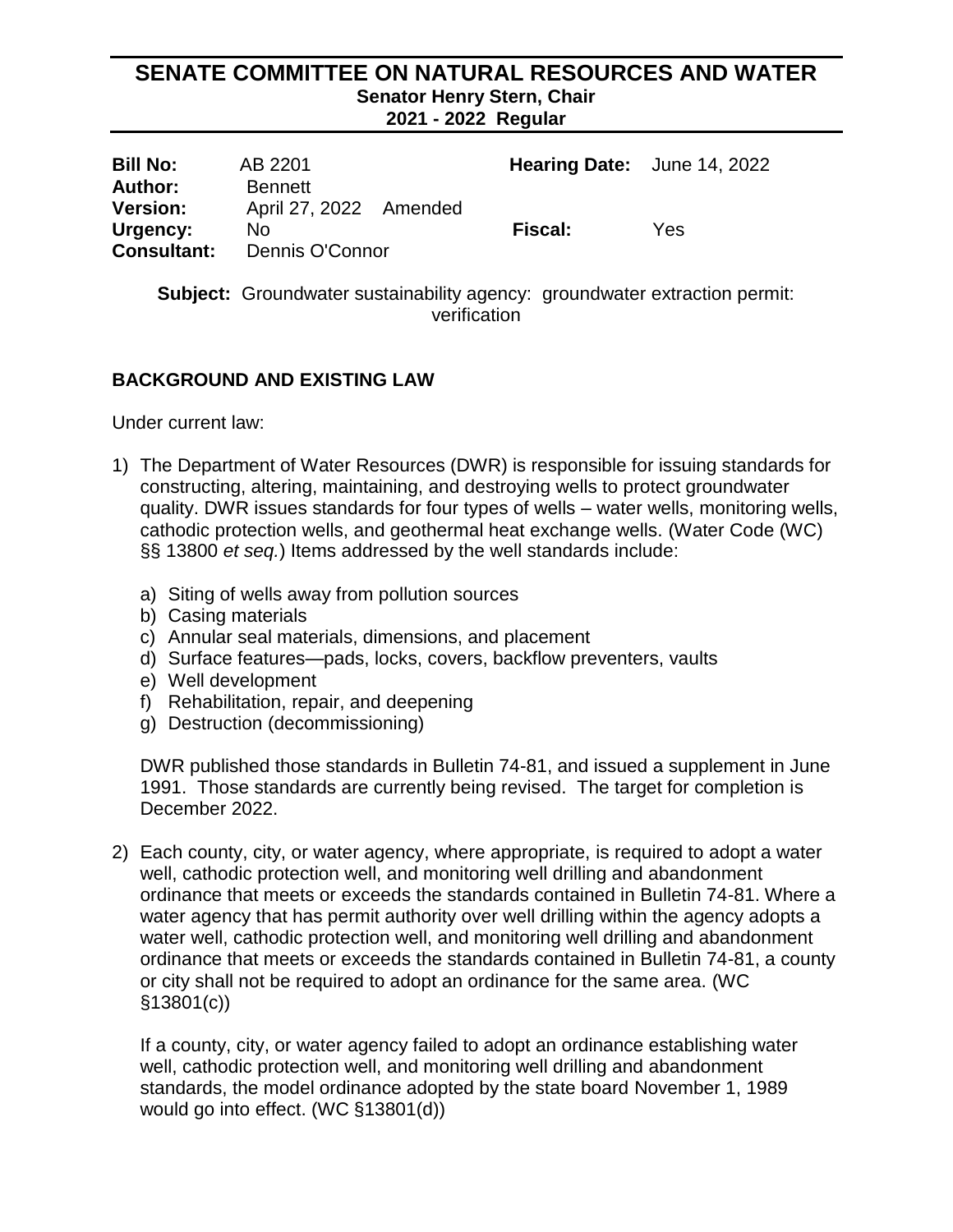## **AB 2201** (**Bennett**) Page **2** of **10**

- 3) Under the California Environmental Quality Act (CEQA), as recently interpreted by the California Supreme Court (*Protecting Our Water and Environmental Resources v. County Of Stanislaus* (2020) 10 Cal.5th 479):
	- a) The authorization of water well construction is a project subject CEQA.
	- b) The authorization may be a ministerial or discretionary action, depending on the specifics of the underlying ordinance and the facts associated with the authorization.
	- c) Discretionary projects require some level of environmental review; ministerial projects do not.
- 4) Under the Sustainable Groundwater Management Act (SGMA):
	- a) DWR is required to categorize each basin as one of the following priorities: High priority, medium priority, low priority, or very low priority. (WC §10722.4)
		- i) California has 515 groundwater basins and subbasins that provide about 40 percent of the state's water supply. Of these 515 basins, DWR has designated 127 basins as high- or medium-priority basins. These 127 basins account for about 96 percent of the state's groundwater use and are overlain by about 88 percent of the population served by groundwater. Additionally, 21 of these basins have been identified by DWR as being in a condition of critical overdraft.
		- ii) SGMA requires the formation of groundwater sustainability agencies (GSAs) in medium- and high-priority groundwater basins.
		- iii) GSAs are authorized but not required to be formed in low and very low priority basins.
	- b) Each high- and medium-priority basin is required to have one or more GSA. GSAs must then develop and implement a groundwater sustainability plan (GSP) to achieve groundwater sustainability. (WC §10727)
	- c) "Sustainable groundwater management" means the management and use of groundwater in a manner that can be maintained during the 50 year planning and implementation horizon without causing undesirable results. (WC §10721(v))
	- d) Undesirable result is further defined as one or more of the following effects caused by groundwater conditions occurring throughout the basin (WC §10721(x)):
		- i) Chronic lowering of groundwater levels indicating a significant and unreasonable depletion of supply if continued over the planning and implementation horizon. Overdraft during a period of drought is not sufficient to establish a chronic lowering of groundwater levels if extractions and groundwater recharge are managed as necessary to ensure that reductions in groundwater levels or storage during a period of drought are offset by increases in groundwater levels or storage during other periods.
		- ii) Significant and unreasonable reduction of groundwater storage.
		- iii) Significant and unreasonable seawater intrusion.
		- iv) Significant and unreasonable degraded water quality, including the migration of contaminant plumes that impair water supplies.
		- v) Significant and unreasonable land subsidence that substantially interferes with surface land uses.
		- vi) Depletions of interconnected surface water that have significant and unreasonable adverse impacts on beneficial uses of the surface water.
	- e) Among the powers SGMA grants to GSAs are: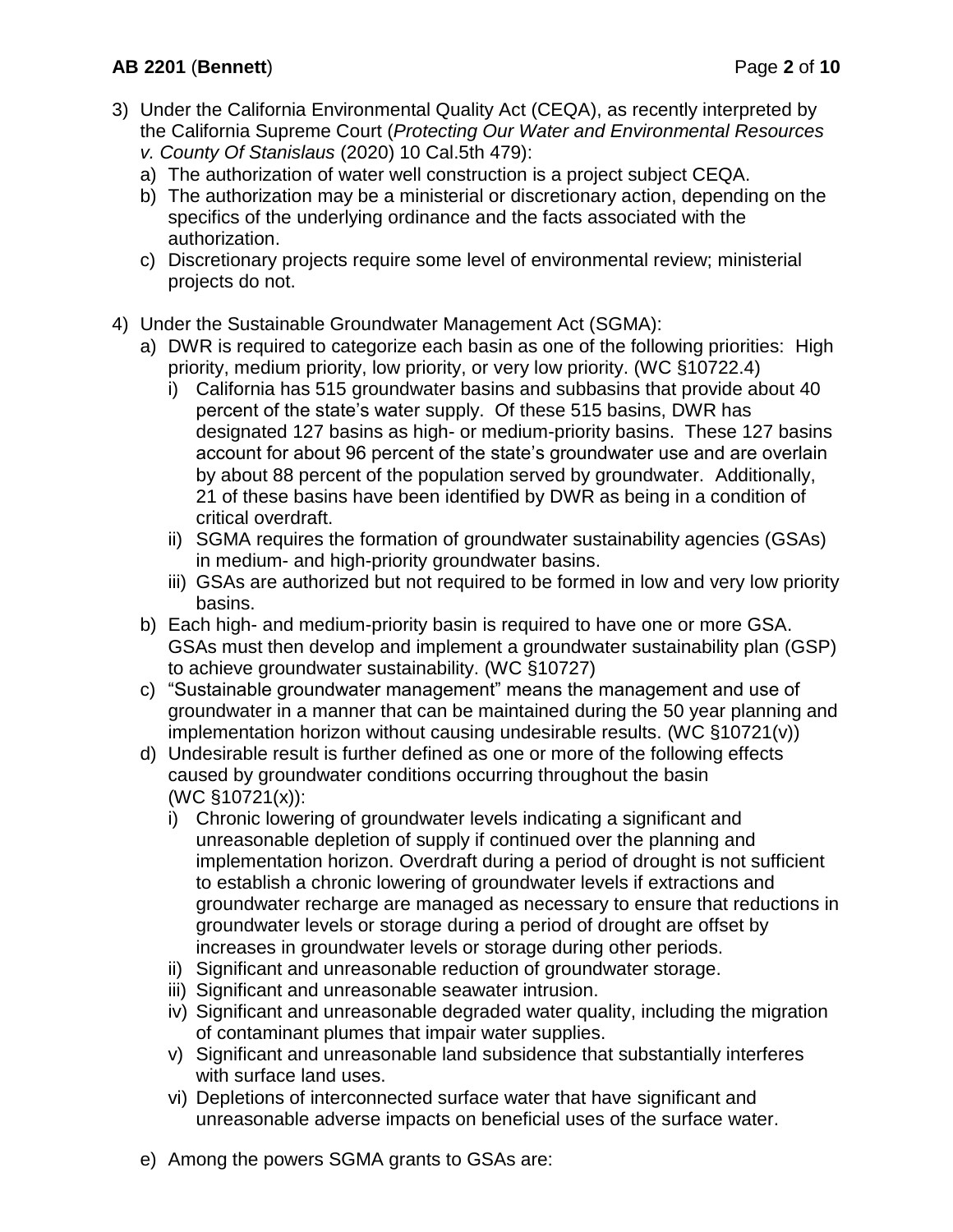- i) "To control groundwater extractions by regulating, limiting, or suspending extractions from individual groundwater wells or extractions from groundwater wells in the aggregate, construction of new groundwater wells, enlargement of existing groundwater wells, or reactivation of abandoned groundwater wells, or otherwise establishing groundwater extraction allocations…"
- ii) To impose spacing requirements on new groundwater well construction to minimize well interference and impose reasonable operating regulations on existing groundwater wells to minimize well interference, including requiring extractors to operate on a rotating basis.
- iii) However, a GSA is not authorized to issue permits for the construction, modification, or abandonment of groundwater wells, except as authorized by a county with authority to issue those permits. A GSA may request of the county, and the county shall consider, that the county forward permit requests for the construction of new groundwater wells, the enlarging of existing groundwater wells, and the reactivation of abandoned groundwater wells to the groundwater sustainability agency before permit approval.
- f) SMGA does not apply to the adjudicated areas or a local agency that conforms to the requirements of an adjudication of water rights for specified adjudicated areas (WC § 10720.8)
- g) In enacting SGMA, it is the intent of the legislature, among other things, to manage groundwater basins through the actions of local governmental agencies to the greatest extent feasible, while minimizing state intervention to only when necessary to ensure that local agencies manage groundwater in a sustainable manner. (WC §10720.1(h))
- 5) Under the Governor's March 28, 2022 executive order regarding drought, among its provisions was:
	- a) During this drought emergency, a county, city, or other public agency shall not:
		- i) Approve a permit for a new groundwater well or for alteration of an existing well in a basin subject to SGMA and classified as medium- or high-priority without first obtaining written verification from a GSA managing the basin or area of the basin where the well is proposed to be located that groundwater extraction by the proposed well would not be inconsistent with any sustainable groundwater management program established in any applicable GSP adopted by that GSA and would not decrease the likelihood of achieving a sustainability goal for the basin covered by such a plan; or
		- ii) Issue a permit for a new groundwater well or for alteration of an existing well without first determining that extraction of groundwater from the proposed well is (1) not likely to interfere with the production and functioning of existing nearby wells, and (2) not likely to cause subsidence that would adversely impact or damage nearby infrastructure.
	- b) This requirement does not apply to permits for wells that will provide less than two acre-feet per year of groundwater for individual domestic users, or that will exclusively provide groundwater to public water supply systems as defined in Section 116275 of the Health and Safety Code. (EO N-7-22, Paragraph 9)
- 6) Under the California Water District Law
	- a) "Well interference" means a substantial water level decline in a short time period in a localized area caused by pumping from extraction facilities.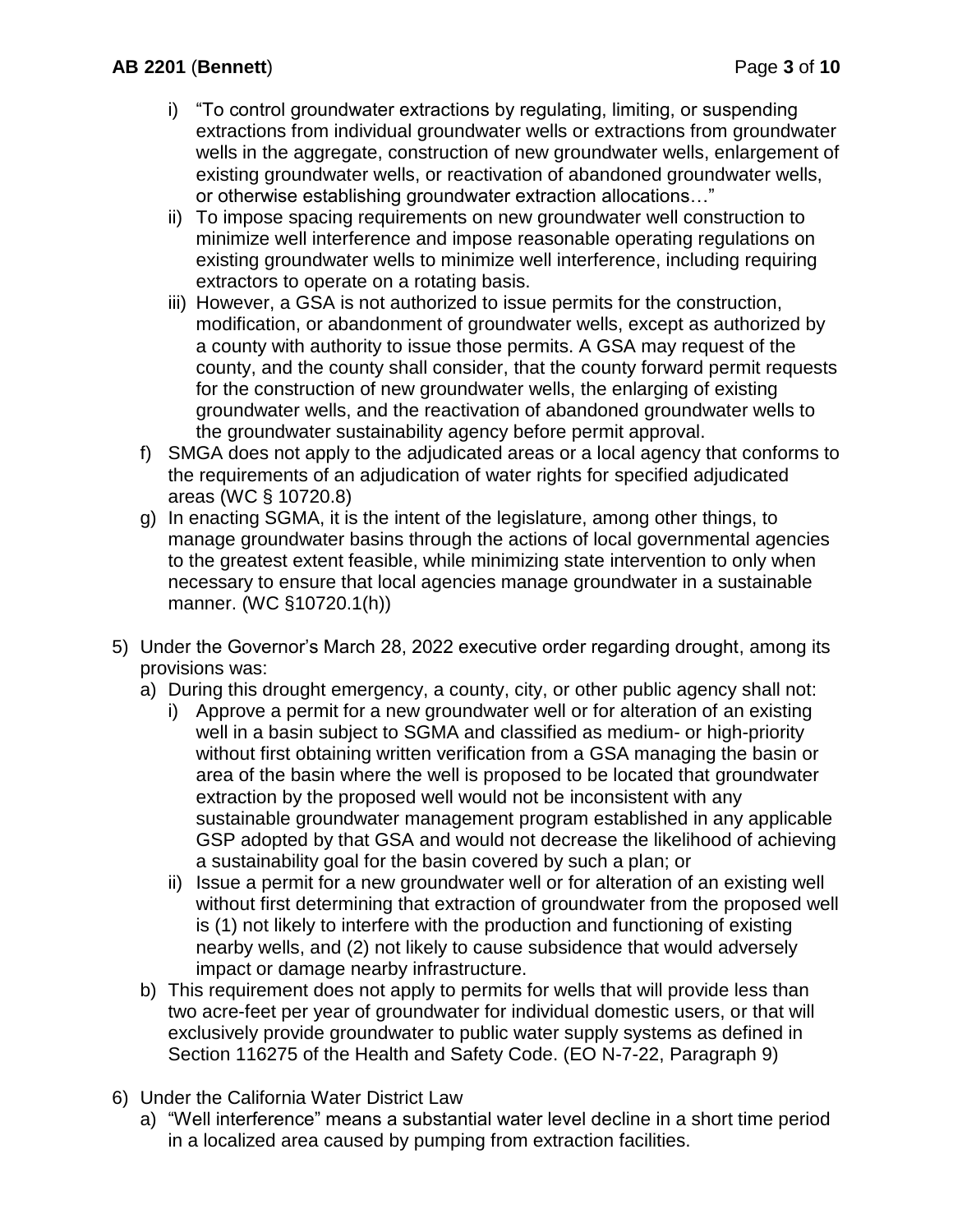b) This definition only applies to the Paso Robles Basin Water District. (WC §37900(a)(23))

# **PROPOSED LAW**

This bill would:

- 1) Prevent a local agency from approving a permit for a new groundwater well or for an alteration to an existing well in a basin subject SGMA and classified as medium- or high-priority until it obtains a written verification from the GSA that manages the basin or area of the basin where the well is proposed to be located unless the GSA provide the written verification of all of the following:
	- a) The extraction by the proposed well is consistent with any sustainable groundwater management program established in any applicable GSP adopted by that GSA.
	- b) The extraction by the proposed well would not decrease the likelihood of achieving a sustainability goal for the basin covered by a GSP.
	- c) The extraction by the proposed well is not likely to interfere with the production and functioning of existing nearby wells and is not likely to cause subsidence that would adversely impact or damage nearby infrastructure.
- 2) Authorize a GSA to impose a fee upon a local agency in an amount that does not exceed the reasonable costs incurred by the GSA in making the determinations required for the written verification, issuing the written verification, or both.
- 3) Require the GSA to post notification of the well permit application on its internet website to allow the public to comment on the well permit application for at least 30 days before issuing the required determinations.
- 4) Not apply to a well that provides less than two acre-feet of water annually for domestic use or a well used by a public water supply system.

## **ARGUMENTS IN SUPPORT**

According to the author, "In 2014, amidst a historic drought, SGMA was passed to establish a statewide framework to help protect groundwater resources over the longterm and reach sustainability. Various stakeholders, including GSAs, have identified well permitting as a gap in constructing and evaluating GSPs. Currently, counties have the responsibility and authority to issue well permits. However, counties are not tasked with reaching groundwater sustainability and typically issue permits without consideration to prevent undesirable impacts or permanent damage to aquifers, communities, and infrastructure. AB 2201 furthers the legislative intent of SGMA, which granted authority to GSAs to regulate extraction."

The authors of SGMA, former Senator Fran Pavley and former Assemblymember Roger Dickinson write "A central pillar of SGMA has been local implementation. Specifically, those who are closest to the basins are best equipped to sustainably manage the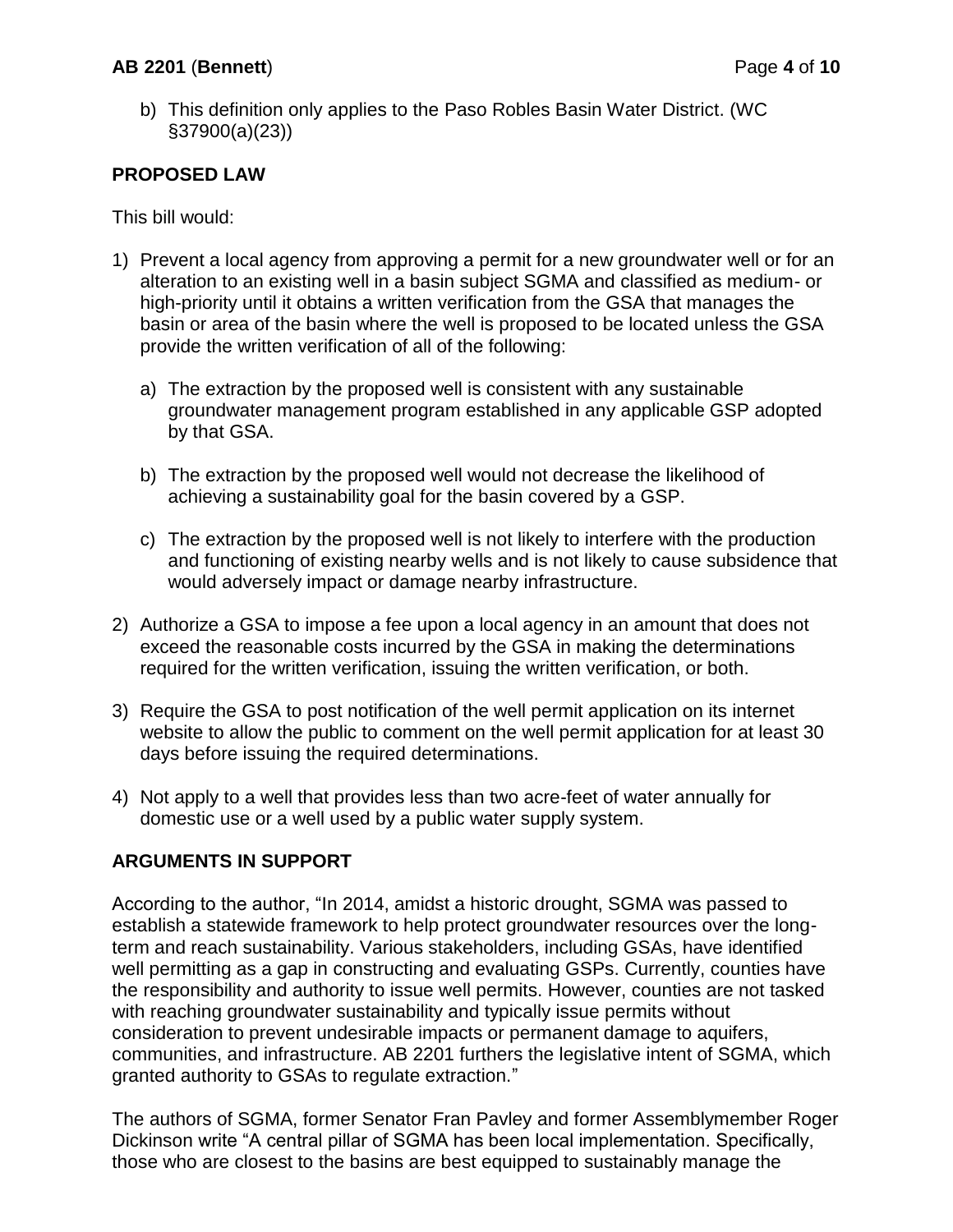basins, namely through the formation of new local Groundwater Sustainability Agencies (GSAs) and Groundwater Sustainability Plans (GSPs). However, a clear gap has been identified between land use and groundwater management for local GSAs entrusted to manage the basin. GSAs currently do not have uniform mechanisms to verify the alignment of new groundwater wells with their GSPs, which will directly impact the groundwater basin they manage. Currently, the responsibility and authority to issue well permits lie solely at the county level. However, counties are not tasked with reaching groundwater sustainability and typically issue permits without considering the prevention of undesirable impacts or permanent damage to aquifers, communities, and infrastructure. More recently, Governor Newsom issued an Executive Order to prevent new wells from being approved unless they are consistent with groundwater sustainability and do not adversely impact domestic wells or public infrastructure. However, it is our belief that this long-standing gap must be addressed with a long-term solution beyond declared drought emergencies. AB 2201 offers a legislative solution to help protect groundwater for communities."

# **ARGUMENTS IN OPPOSITION**

A coalition of agricultural and other business interests raise a number of objections. These include:

- Local Control. "AB 2201 imposes a strict new mandate on how [GSAs] must operate and manage their own groundwater basins. Rather than allowing GSAs to determine which management options are best suited for local conditions, this bill would require that GSAs make specific findings related to new groundwater wells before a county could authorize such a well.
- Untimely. The EO was issued "on March 28, 2022, which imposes substantially similar requirements on counties and GSAs related to new well permitting. Counties and GSAs are currently struggling to determine how to best implement the Executive Order's requirements. Keep in mind that the Executive Order is tied to the declaration of a drought emergency. Thus, the Executive Order may address current drought concerns, but is not a permanent change in law. AB 2201 would codify the Executive Order at a time when it is not appropriate."
- Applies To Sustainable Basins. "This bill creates mandates for all medium- and high-priority basins; it is not limited to those basins subject to critical overdraft. SGMA treats critically overdrafted basins differently than other medium- or highpriority basins, the vast majority of which are being sustainably managed. The process for prioritizing basins is based more on population and the relative reliance on groundwater for water supply than how sustainably the basin is managed."
- Litigation Risk. "This bill also requires a GSA to allow for a 30-day public comment period before making a determination about a proposed new well. This makes all permit actions de facto discretionary, which either add a new duplicative public comment process to those already established under CEQA or would make well permitting decisions subject to CEQA themselves. In all, this increases the risks for litigation, both within the CEQA context and in relation to groundwater adjudication proceedings."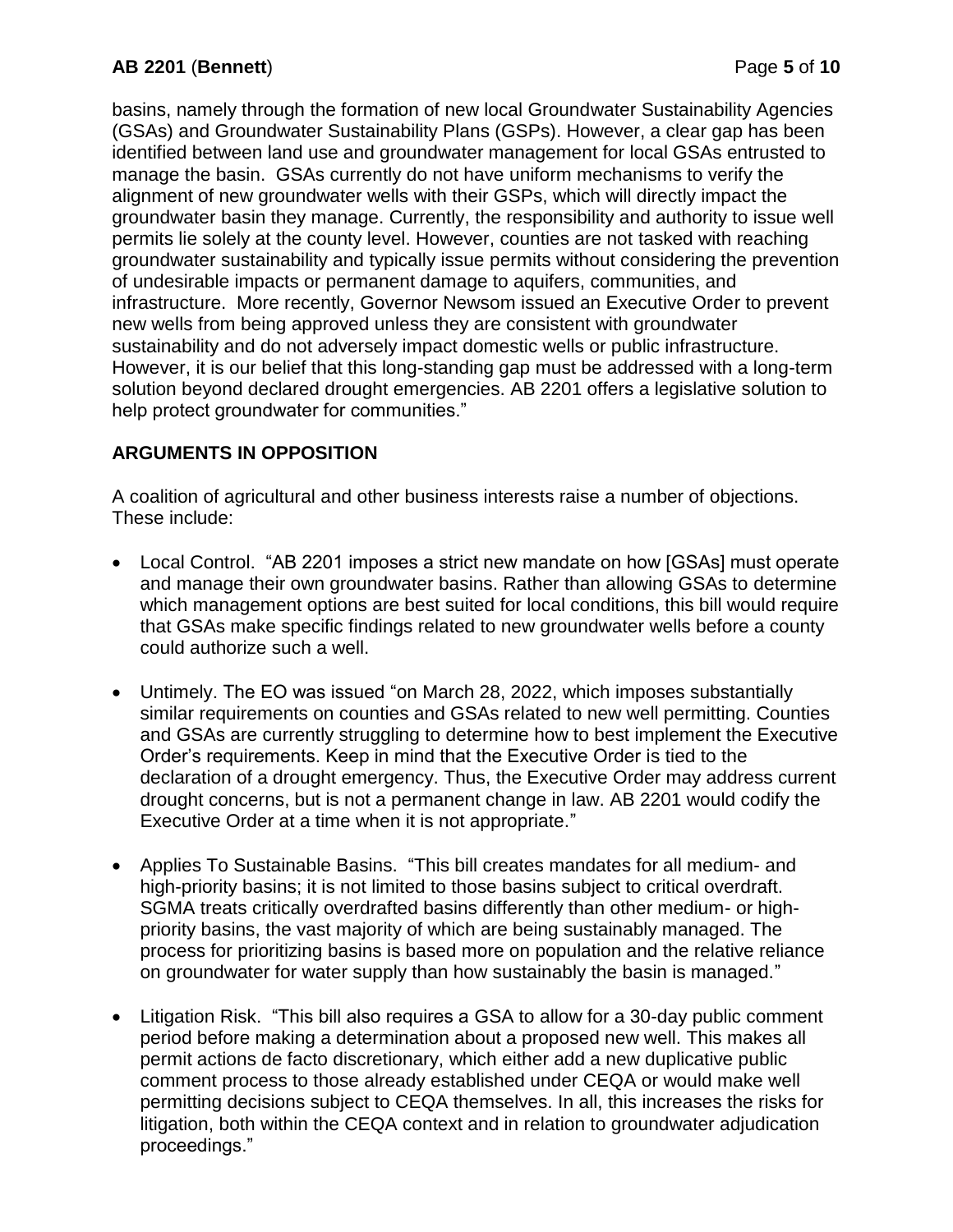The Association of California Water Agencies adds "AB 2201 seeks to impose significant new responsibilities on GSAs. The executive order requires counties to determine whether a new groundwater well would interfere with other nearby wells or cause subsidence that would impact nearby infrastructure. AB 2201 would require GSAs to make this determination. This would be a technical and time-consuming analysis that would likely force GSAs, particularly those with limited staff and resources, to divert staff and resources away from implementing GSPs and toward this new application review process."

# **COMMENTS**

*1. Stay In Lanes.* In crafting SGMA, the authors paid careful attention to ensure that local governments did not encroach on GSAs' powers and responsibilities under SGMA to achieve sustainability for the basin as a whole, and that GSAs did not encroach on other local governments' existing powers and responsibilities. Regarding wells, this included preserving cities' and counties' existing authorities regarding permitting individual new wells, while granting GSAs basin-wide authorities to limit extraction, requiring pumpers to rotate their operations, and establish well spacing rules to minimize the potential for well interference. This bill blurs that separation of authorities by requiring GSAs to essentially approve individual new wells.

*2. Communication Between GSAs And Local Governments.* A common thesis among those involved in crafting SGMA was that by requiring GSAs to share GSPs and other reports with local governments, and to require local governments to share general plans and similar documents with GSAs, the two sets of agencies would begin ongoing discussions and regularly volunteer information of interest to the other parties. While some of this has happened in some areas, it doesn't appear to be wide spread or common practice.

*3. Why Make This Permanent?* The EO is in force only so long as the drought emergency exists. When the emergency ends, so will the provisions of the EO. A likely result of the end of the drought emergency will be a big rush to permit new wells, without verifying that such wells are consistent with GSPs and won't interfere with other nearby wells, exacerbate subsidence, or interfere with the achievement of the sustainability goal. Making those provisions permanent now helps avoid that rush to the bottom.

*4. Why Not Limit To Just Critically Overdrafted Basins?* The purpose of SGMA wasn't just to address the problems of critically overdrafted basins, it was also to prevent other extensively used basins from becoming critically overdraft. These provisions would likely help do that.

*5. Why Put These Provisions In SGMA?* The Governor's EO and the basic policy of the bill is not addressing a flaw in SGMA, but a flaw in how counties (mostly) approve wells. So it might make more sense to move the provision of this bill to the part of the Water Code that governs requirements for issuing well permits: Chapter 10 Water Wells and Cathodic Protection Wells, commencing with Section 13700, of Division 7 of the Water Code.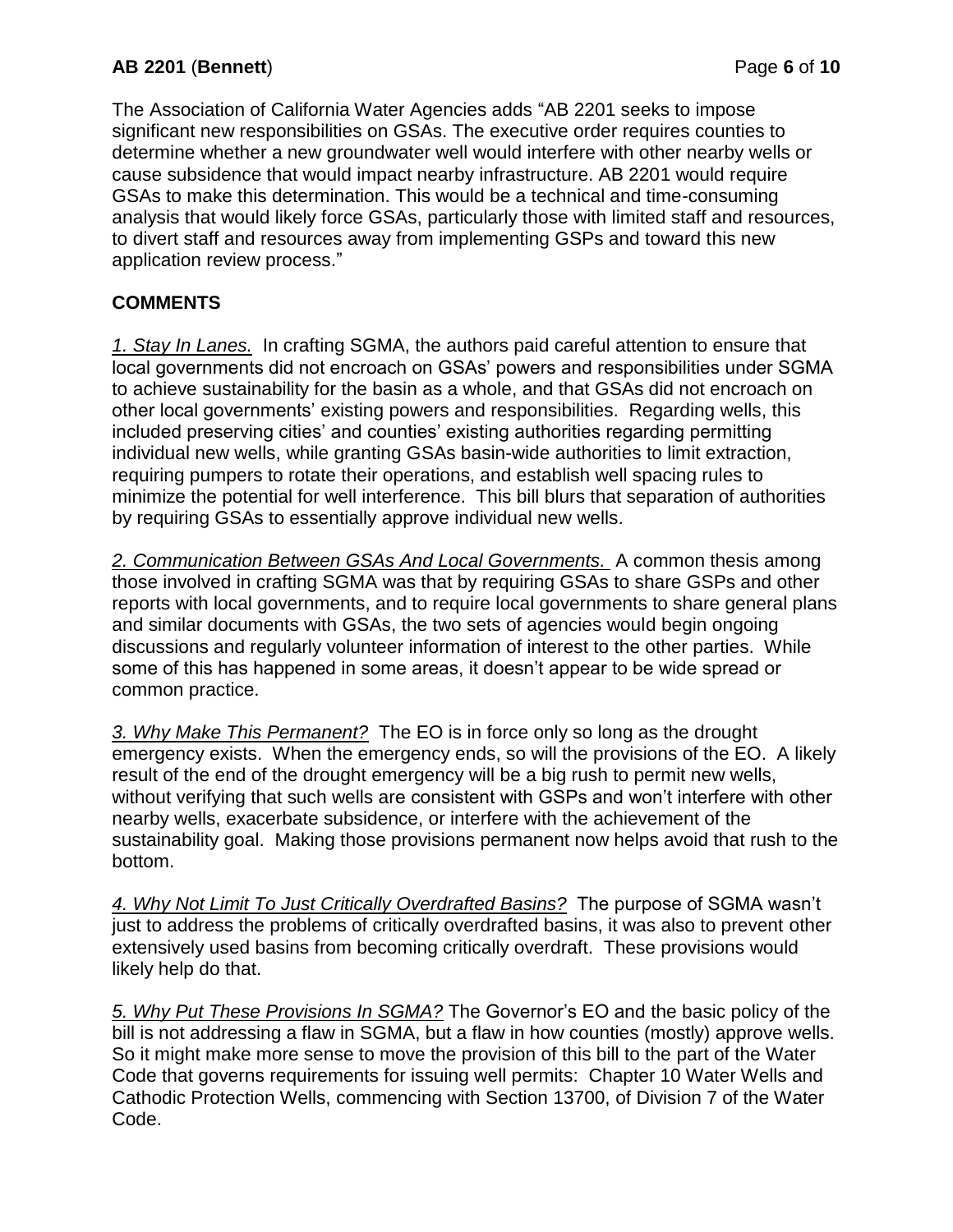*6. Keep All Permitting Responsibilities With Existing Permitting Agencies.* As noted above, one of the objectives in the crafting of SGMA was to respect existing agencies responsibilities. And as noted under existing law, well permitting agencies have numerous responsibilities in permitting water wells. It might make sense, in addition to the other requirements of Chapter 10, having the new section prevent the permitting agency from approving the permit unless specific conditions are met.

*7. Keep Verification By The GSA*, that the proposed well is consistent with its GSP and will not jeopardize achieving the sustainability goal. The GSA adopts the GSP and defines the sustainability goal – it makes sense for them to report whether a proposed well meets those criteria. In addition to GSPs, GSAs can comply with SGMA by having an alternative plan. It makes sense to tweak the language making clear that the GSA would, where appropriate, find consistency with an alternate plan approved or under review by the DWR.

*8. Well Interference.* Instead of having the GSA determine whether the proposed well would interfere with nearby wells or would adversely affect nearby infrastructure, it might make better sense to require the permit applicant to provide a written report prepared by a licensed engineer or geologist that makes those conclusions.

GSAs are focused on basin sustainability. They don't have the information or the expertise to determine if a specific well is likely to interfere with another well or cause subsidence. Such determinations require detailed site specific information which the GSAs don't have and there is no generally accepted method for making that determination. It will rely on professional judgement by qualified experts. This will place the onus of getting that opinion on the person wanting to have the well. This is how Sacramento County does it.

*9. 30 Days Notice.* GSAs have no discretion in this process, having them post well permit applications on their website suggests they do. It is the permit issuing entity that is in control of the permitting process, they should post this information on their website.

*10. Exclusions.* The is some sense to keeping the exclusions from these provisions that are in the existing bill, namely domestic wells with under 2 acre feet annual yield and wells for public supply systems.

If so, it also makes sense to exclude wells for small water systems. Under Health & Safety Code §116575 (n) "State small water system" means a system for the provision of piped water to the public for human consumption that serves at least five, but not more than 14, service connections and does not regularly serve drinking water to more than an average of 25 individuals daily for more than 60 days out of the year. These systems are smaller than a public supply system and larger than domestic wells – typically serving mobile home parks, etc.

It also might make sense to make clear that adjudicated basins are also excluded from these provisions, as they are governed by a court decree.

*11. Suggested amendments* (below) reflect the changes suggested in comments 5 through 10.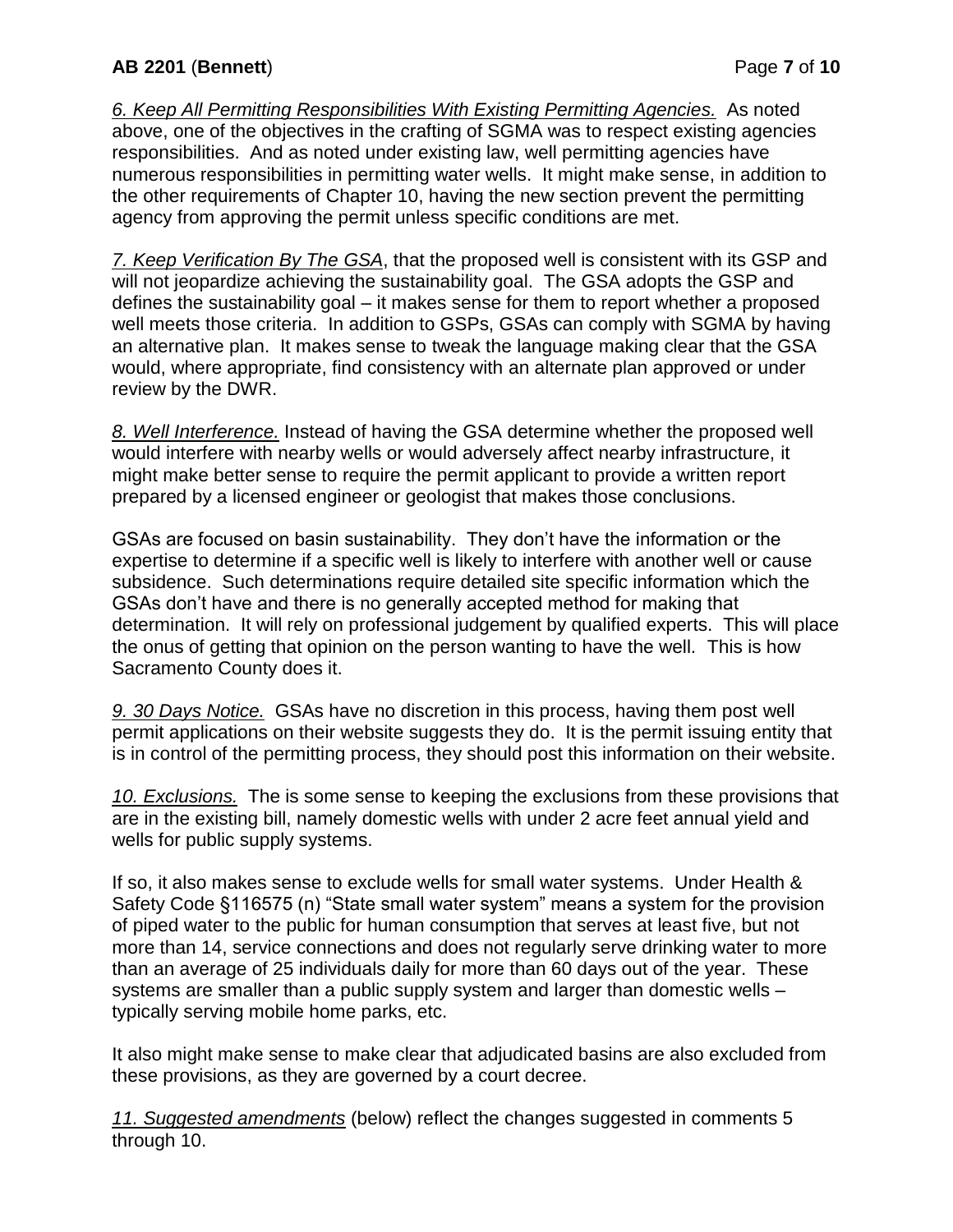### **AB 2201** (**Bennett**) Page **8** of **10**

*12. Double Referred.* This bill is also referred to the Senate Governance & Finance Committee, which should this bill pass, will explore issues within their jurisdiction.

### **SUGGESTED AMENDMENTS**

Delete Section 1 and insert:

*Section 1. Article 5 (commencing with Section 13807) is added to Chapter 10 of Division 7 of the Water Code, to read:*

#### *Article 5. Water Wells*

*13807. (a) In addition to meeting the other requirements of this chapter, a county, city, or any other water well permitting agency shall not approve a permit for a new groundwater well or for alteration of an existing well in a basin subject to the Sustainable Groundwater Management Act (Part 2.74 (commencing with Section 10720) of Division 6 of the Water Code) and classified as medium- or high-priority unless all of the following conditions are met.*

*(1) The permitting agency obtains written verification from the groundwater sustainability agency managing the basin or area of the basin where the well is proposed to be located that groundwater extraction by the proposed well meets both of the following conditions.*

*(A) The proposed well would not be inconsistent with any sustainable groundwater management program established in any applicable groundwater sustainability plan adopted by that groundwater sustainability agency or an alternate plan approved or under review by the Department of Water Resources.*

*(B) The proposed well would not decrease the likelihood of achieving a sustainability goal for the basin covered by such a plan.*

*(2) The permit applicant has provided the permitting agency a written report prepared by a licensed professional that concludes the extraction by the proposed well is not likely to interfere with the production and functioning of one or more existing nearby wells and is not likely to cause subsidence that would adversely impact or damage nearby infrastructure. As used in this paragraph, "licensed professional" means a professional engineer licensed pursuant to Chapter 7 (commencing with Section 6700) of Division 3 of the Business and Professions Code, or a professional geologist licensed pursuant to Chapter 12.5 (commencing with section 7800) of division 3 of the Business and Professions Code.* 

*(3) The permitting agency has posted the well permit application on its internet website for at least 30 days.*

*(b) Subdivision (a) does not apply to the following:*

*(1) Permits for wells that will provide less than two acre-feet per year of groundwater for individual domestic users.*

*(2) Permits for wells that will exclusively provide groundwater to public water supply systems or state small water systems as defined in Section 116275 of the Health and Safety Code.*

*(3) Permits for wells in adjudicated basins identified in Section 10720.8.*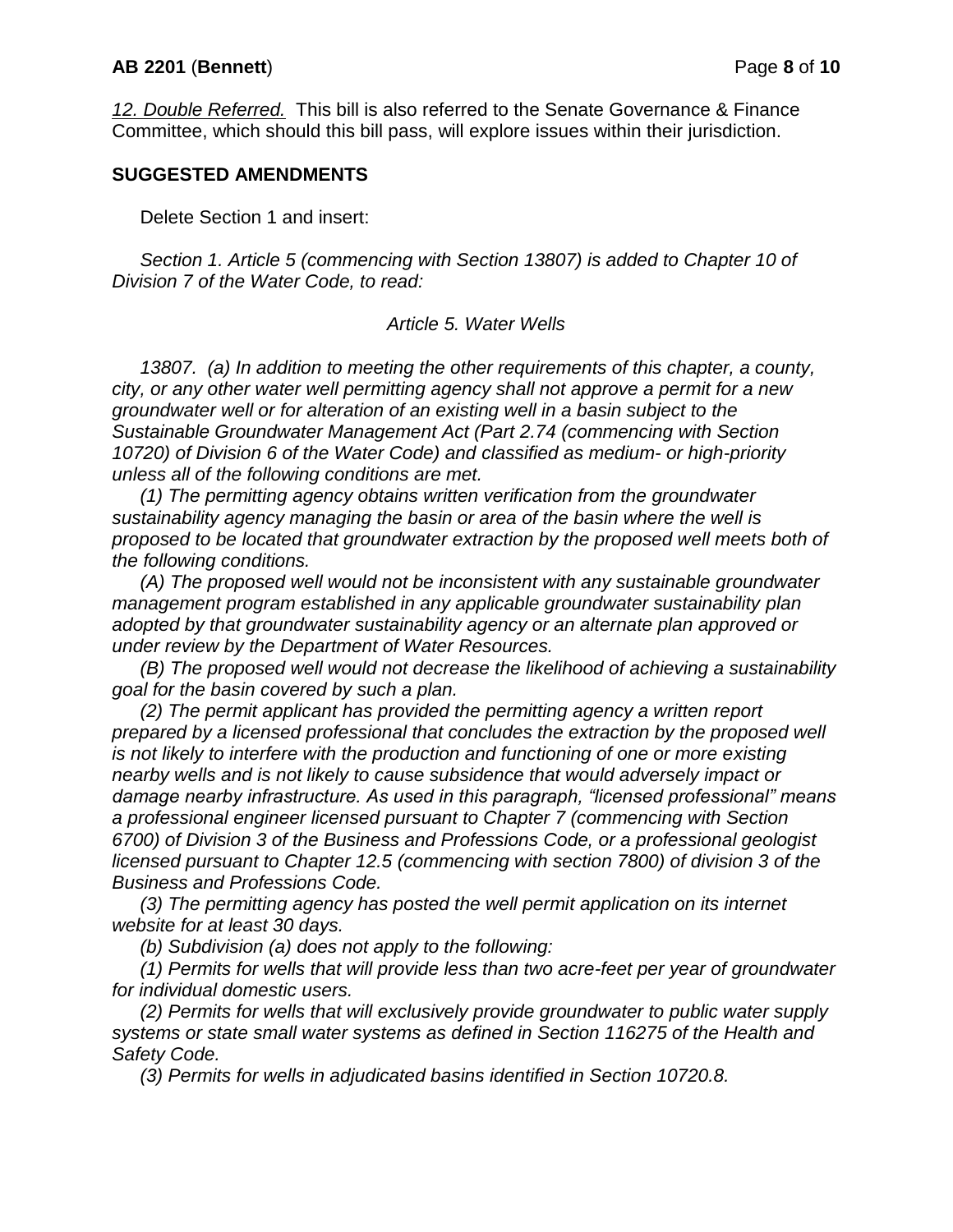## **SUPPORT**

Active San Gabriel Valley American Rivers Audubon California California Climate & Agricultural Network (If amended) California Coastkeeper Alliance California Environmental Voters (formerly CLCV) California Rural Legal Assistance Foundation Center for Climate Change & Health CivicWell (formally the Local Government Commission) Clean Water Action Community Alliance With Family Farmers (If amended) Community Water Center Dolores Huerta Foundation Environmental Defense Center Environmental Working Group Former California State Assemblymember Roger Dickinson Former California State Senator Fran Pavley Leadership Counsel for Justice & Accountability League of Women Voters California Mono Lake Committee Natural Resources Defense Council North County Watch Physicians for Social Responsibility - Los Angeles Planning and Conservation League Policylink Sierra Club California The Nature Conservancy Tuolumne River Trust Union of Concerned Scientists Water Foundation We Advocate Through Environmental Review

# **OPPOSITION**

African American Farmers of California Agricultural Council of California Almond Alliance of California Association of California Water Agencies CA Cotton Ginners & Growers Association California Association of Winegrape Growers California Chamber of Commerce California Citrus Mutual California Cotton Ginners and Growers Association California Farm Bureau Federation California Fresh Fruit Association California Grain and Feed Association California League of Food Producers California Municipal Utilities Association (Unless amended) California Pear Grower Association California Seed Association